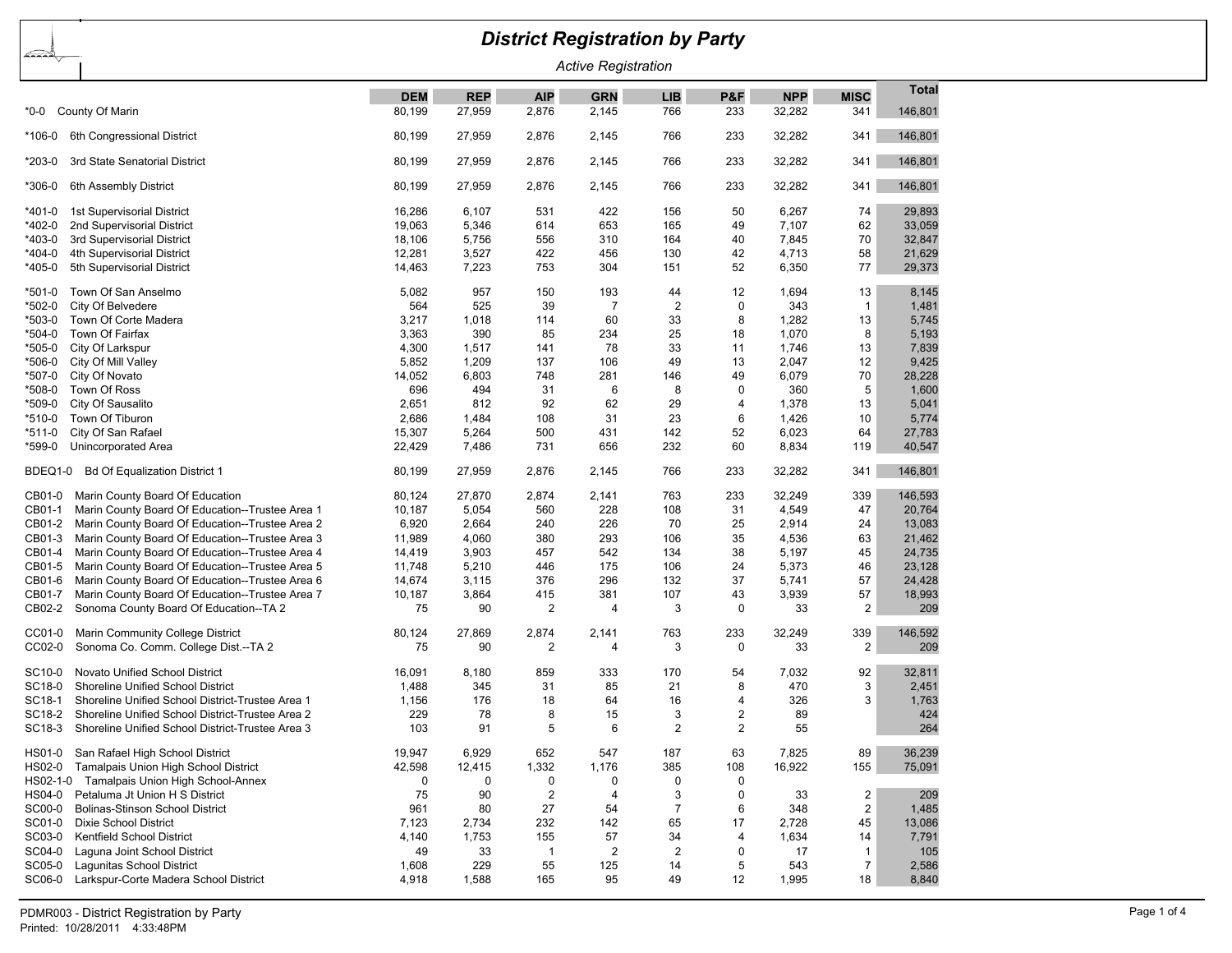|                                                                | <b>DEM</b> | <b>REP</b>  | <b>AIP</b>     | <b>GRN</b>     | <b>LIB</b>              | P&F              | <b>NPP</b> | <b>MISC</b>    | <b>Total</b> |
|----------------------------------------------------------------|------------|-------------|----------------|----------------|-------------------------|------------------|------------|----------------|--------------|
| SC07-0<br><b>Lincoln School District</b>                       | 16         | 44          | 0              | 0              | $\mathbf{1}$            | 0                | 11         | -1             | 73           |
| SC08-0<br>Mill Valley School District                          | 12,069     | 2,773       | 296            | 223            | 111                     | 30               | 4,615      | 49             | 20,166       |
| SC09-0<br>Nicasio School District                              | 229        | 83          | 3              | 13             | 3                       | 2                | 97         |                | 430          |
| SC11-0<br><b>Reed Union School District</b>                    | 4,073      | 2,431       | 176            | 51             | 32                      | 8                | 2,096      | 15             | 8,882        |
| SC12-0<br><b>Ross School District</b>                          | 796        | 591         | 39             | 6              | 12                      | 0                | 423        | 6              | 1,873        |
| SC12-1-0<br>Ross School District-Annex                         | 0          | $\mathbf 0$ | 0              | $\mathbf 0$    | 0                       | 0                |            |                |              |
| SC13-0<br>Ross Valley School District                          | 9,788      | 1,921       | 282            | 464            | 84                      | 33               | 3,296      | 26             | 15,894       |
| SC14-0<br>San Rafael Elem School District                      | 12,824     | 4,195       | 420            | 405            | 122                     | 46               | 5,097      | 44             | 23,153       |
| SC15-0<br>Sausalito Marin City School District                 | 4,016      | 966         | 134            | 88             | 39                      | 8                | 1,875      | 18             | 7,144        |
| SC16-0<br>Golden Hinde/los Ranchitos Annex                     | 126        | 105         | 3              | 3              | 0                       | $\mathbf{1}$     | 57         |                | 295          |
| SC17-0<br><b>Union Joint School District</b>                   | 10         | 13          | $\mathbf{1}$   | $\overline{2}$ | 0                       | 0                | 5          |                | 31           |
| CSD01-0<br><b>Gallinas Village Community Services District</b> | 520        | 117         | 14             | 15             | 3                       | 4                | 184        | 3              | 860          |
| CSD02-0<br>Marin City Community Services District              | 872        | 92          | 27             | 8              | $\overline{7}$          | 2                | 316        | 1              | 1,325        |
| CSD03-0<br>Marinwood Community Services District               | 1,612      | 601         | 60             | 27             | 19                      | $\mathbf{1}$     | 650        | 12             | 2,982        |
| CSD04-0<br>Muir Beach Community Services District              | 181        | 14          | $\overline{2}$ | 16             | 0                       | 4                | 61         | 2              | 280          |
| CSD05-0<br>Bel Marin Keys Community Services District          | 439        | 322         | 30             | 12             | 6                       | 0                | 243        | 5              | 1,057        |
| CSD06-0<br><b>Tamalpais Community Services District</b>        | 2,381      | 513         | 50             | 42             | 20                      | 7                | 947        | 11             | 3,971        |
| CSD07-0<br><b>Tomales Community Services District</b>          | 78         | 16          | $\overline{2}$ | 6              | 1                       | 2                | 29         |                | 134          |
| CFD6-0 Bolinas Fire Protection District Community Facilities   | 656        | 35          | 14             | 46             | 5                       | 3                | 234        | 2              | 995          |
| CSFP19-0 Santa Venetia-Bayside Acres Fire Prot. Dist.          | 2,065      | 731         | 67             | 64             | 17                      | 8                | 786        | 8              | 3,746        |
| FI01-0<br>Alto-Richardson Bay Fire District                    | 2,546      | 1,059       | 91             | 32             | 28                      | 4                | 1,265      | 15             | 5,040        |
| <b>Bolinas Fire Protection District</b><br>FI02-0              | 656        | 35          | 14             | 46             | 5                       | 3                | 234        | 2              | 995          |
| <b>Kentfield Fire District</b><br>FI03-0                       | 2,250      | 1,104       | 90             | 29             | 26                      | $\mathbf{1}$     | 929        | 9              | 4,438        |
| FI04-0<br>Novato Fire Protection District                      | 16,097     | 8,201       | 859            | 333            | 171                     | 54               | 7,038      | 92             | 32,845       |
| FI05-0<br>Sleepy Hollow Fire Protection District               | 837        | 448         | 32             | 14             | 13                      | 0                | 315        | $\overline{4}$ | 1,663        |
| FI06-0<br>Southern Marin Fire Protection Dist                  | 6,662      | 1,900       | 183            | 109            | 65                      | 15               | 2,825      | 38             | 11,797       |
| FI07-0<br>Stinson Beach Fire Protection District               | 297        | 45          | 13             | $\overline{7}$ | $\overline{2}$          | $\overline{2}$   | 112        |                | 478          |
| FI08-0<br><b>Tamalpais Fire District</b>                       | 4,116      | 840         | 92             | 77             | 37                      | 11               | 1,559      | 23             | 6,755        |
| <b>Tiburon Fire Protection District</b><br>FI09-0              | 2,174      | 1,359       | 99             | 25             | 18                      | 5                | 1,151      | 8              | 4,839        |
| FL01-0<br>Novato Flood Control Zone 1                          | 16,092     | 8,199       | 859            | 333            | 171                     | 54               | 7,036      | 92             | 32,836       |
| FL02-0<br>Richardson Bay Flood Control Zone 3                  | 12,527     | 2,591       | 308            | 228            | 113                     | 30               | 4,651      | 46             | 20,494       |
| FL03-0<br>Bel Air Flood Control Zone 4                         | 775        | 314         | 25             | 8              | 10                      | $\mathbf{1}$     | 372        | 3              | 1,508        |
| FL03-4<br>Bel Air Flood Control Subzone 4A                     | 26         | 6           | $\mathbf 0$    | 0              | 0                       | 0                | 12         |                | 44           |
| FL04-0<br>Stinson Beach Flood Control Zone 5                   | 293        | 45          | 13             | $\overline{7}$ | $\overline{\mathbf{c}}$ | $\boldsymbol{2}$ | 110        |                | 472          |
| FL05-0<br>San Rafael Meadows Flood Control Zone 6              | 438        | 143         | 19             | 9              | $\overline{\mathbf{c}}$ | 3                | 158        | 6              | 778          |
| FL06-0<br>Santa Venetia Flood Control Zone 7                   | 834        | 178         | 30             | 32             | 5                       | 5                | 308        | 4              | 1,396        |
| FL07-0<br>Ross Valley Flood Control Zone 9                     | 11,945     | 4,762       | 426            | 217            | 115                     | 23               | 4,908      | 45             | 22,441       |
| FL10-0<br>Inverness Flood Control Zone 10                      | 630        | 66          | 8              | 37             | 14                      | $\sqrt{2}$       | 156        | $\mathbf{1}$   | 914          |
| WA01-0<br>Marin Municipal Water District                       | 61,162     | 19,160      | 1,951          | 1,640          | 562                     | 160              | 24,238     | 239            | 109,112      |
| Marin Municipal Water District-Division 1<br>WA01-1            | 12,387     | 4,175       | 407            | 317            | 98                      | 35               | 4,596      | 66             | 22,081       |
| WA01-2<br>Marin Municipal Water District-Division 2            | 8,985      | 3,213       | 289            | 281            | 94                      | 27               | 3,630      | 25             | 16,544       |
| WA01-3<br>Marin Municipal Water District-Division 3            | 14,903     | 4,021       | 485            | 592            | 137                     | 42               | 5,449      | 49             | 25,678       |
| WA01-4<br>Marin Municipal Water District-Division 4            | 14,737     | 3,327       | 381            | 271            | 136                     | 34               | 5,529      | 52             | 24,467       |
| WA01-5<br>Marin Municipal Water District-Division 5            | 10,150     | 4,424       | 389            | 179            | 97                      | 22               | 5,034      | 47             | 20,342       |
| WA02-0<br>Stinson Beach County Water District                  | 296        | 45          | 13             | $\overline{7}$ | $\overline{c}$          | $\overline{c}$   | 115        |                | 480          |
| WA03-0<br>North Marin Water District                           | 17,287     | 8,372       | 877            | 402            | 188                     | 58               | 7,367      | 95             | 34,646       |
| WA03-1<br>North Marin Water District-Annexation Original       | 16,097     | 8,201       | 859            | 333            | 171                     | 54               | 7,038      | 92             | 32,845       |
| CFD2-0<br>Bel/tib Library Agency - 1995-1                      | 3,217      | 1,987       | 146            | 37             | 25                      | 6                | 1,749      | 9              | 7,176        |
| CFD3-0<br>Mill Valley Library Agency - 1996-1                  | 5,852      | 1,209       | 137            | 106            | 49                      | 13               | 2,047      | 12             | 9,425        |
| Marin County Library District<br>LIB01-0                       | 41,092     | 15,450      | 1,610          | 1,182          | 416                     | 128              | 16,627     | 205            | 76,710       |
| Marin County Library District-Fairfax/west Marin<br>LIB01-1    | 8,982      | 1,759       | 249            | 548            | 86                      | 41               | 3,045      | 26             | 14,736       |
| Marin County Library District-Eastern Marin<br>LIB01-2         | 32,110     | 13,690      | 1,361          | 635            | 330                     | 87               | 13,584     | 179            | 61,976       |
| LIB02-0<br>Marin County Free Library District                  | 43,757     | 16,191      | 1,709          | 1,237          | 444                     | 135              | 17,625     | 215            | 81,313       |
| <b>REC01-0</b><br><b>Strawberry Recreation District</b>        | 1,292      | 592         | 47             | 16             | 15                      | $\mathbf{1}$     | 678        | 8              | 2,649        |
| <b>REC01-1</b><br>Strawberry Recreation District-Zone IV       | 42         | 37          | $\overline{2}$ | 0              | 1                       | 0                | 38         |                | 120          |
| <b>REC02-0</b><br>Mesa Park                                    | 656        | 35          | 14             | 46             | 5                       | 3                | 234        | $\overline{2}$ | 995          |
|                                                                |            |             |                |                |                         |                  |            |                |              |

PDMR003 - District Registration by Party Printed: 10/28/2011 4:34:13PM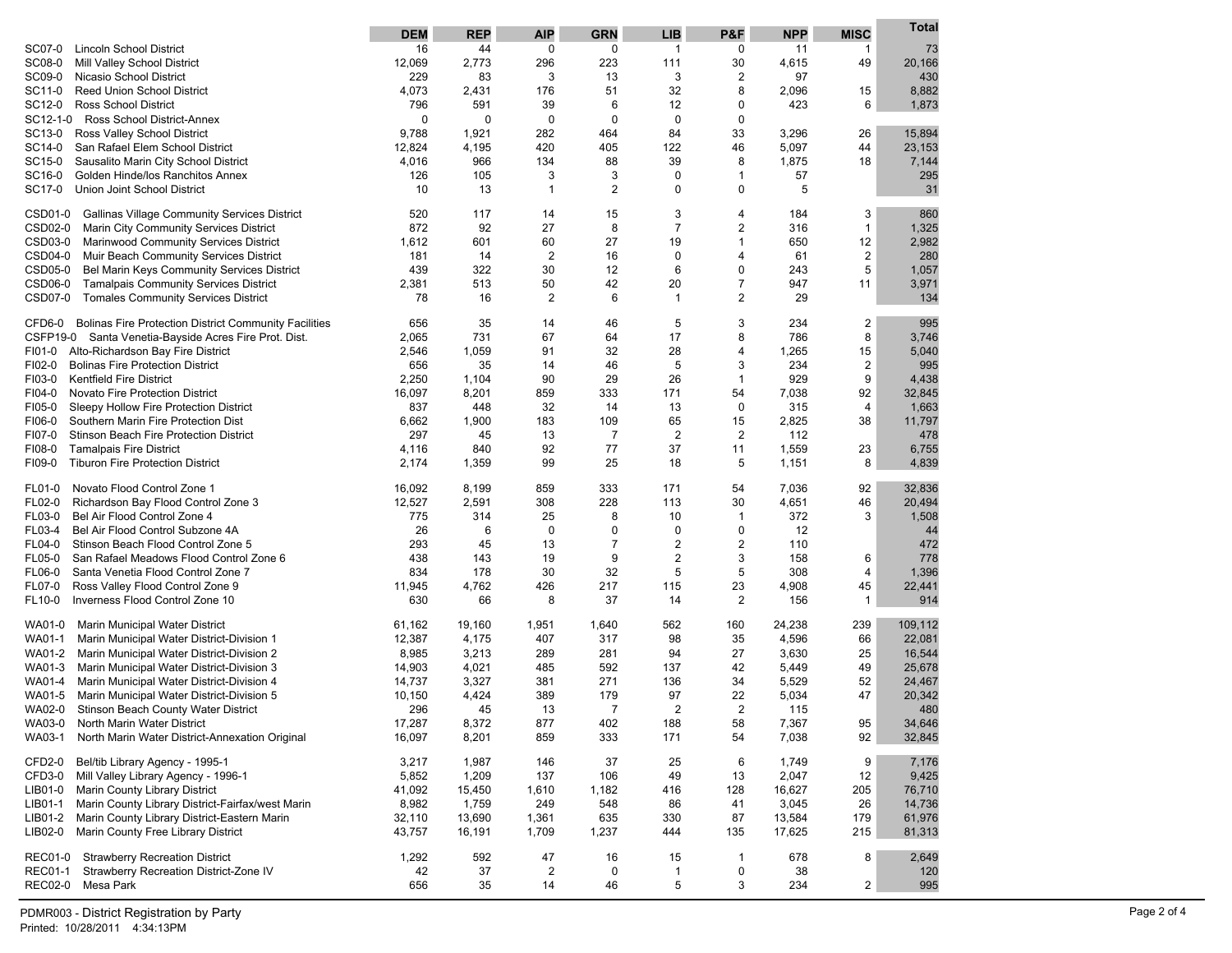|                                                                                                  | <b>DEM</b>   | <b>REP</b>     | <b>AIP</b>         | <b>GRN</b>     | <b>LIB</b>              | P&F                     | <b>NPP</b>   | <b>MISC</b>             | <b>Total</b>   |
|--------------------------------------------------------------------------------------------------|--------------|----------------|--------------------|----------------|-------------------------|-------------------------|--------------|-------------------------|----------------|
|                                                                                                  |              |                |                    |                |                         |                         |              |                         |                |
| Ross Valley Paramedic CSA No. 27<br>CSFP27-0                                                     | 20,145       | 6,006          | 644                | 641            | 182                     | 53                      | 7,574        | 67                      | 35,312         |
| <b>CSFP27-1</b><br>Ross Valley Paramedic District 27 Portions                                    | 635          | 168            | 17                 | 29             | 2                       | 3                       | 269          | $\overline{\mathbf{c}}$ | 1,125          |
| CSFP28-0<br>West Marin Paramedic CSA No. 28                                                      | 4,352        | 806            | 118                | 280            | 47                      | 20                      | 1,483        | 14                      | 7,120          |
|                                                                                                  |              |                |                    |                |                         |                         |              |                         |                |
| RANCH-0 Los Ranchitos Sanitary Elect                                                             | 122          | 96             | 3                  | 2              | 0                       | $\mathbf{1}$            | 50           |                         | 274            |
| SA01-0<br>Ross Valley Sanitary District No. 1                                                    | 16,787       | 4,958          | 543                | 573            | 147                     | 45                      | 6,207        | 51                      | 29,311         |
| SA02-0<br>Tiburon Sanitary District No. 5                                                        | 1,743        | 1,232          | 91                 | 23             | 11                      | $\overline{\mathbf{c}}$ | 961          | $\boldsymbol{2}$        | 4,065          |
| Novato Sanitary District<br>SA03-0                                                               | 15,075       | 7,568          | 809                | 302            | 158                     | 48                      | 6,628        | 85                      | 30,673         |
| <b>Almonte Sanitary District</b><br>SA04-0                                                       | 629          | 136            | 10                 | 10             | 9                       | 3                       | 242          | 5                       | 1,044          |
| SA05-0<br><b>Alto Sanitary District</b>                                                          | 406          | 57             | 16                 | 7              | 5                       | -1                      | 151          | $\overline{\mathbf{c}}$ | 645            |
| SA06-0<br>Homestead Valley Sanitary District                                                     | 1,079        | 192            | 30                 | 25             | 10                      | $\mathbf{1}$            | 366          | 6                       | 1,709          |
| SA07-0<br>Las Gallinas Valley Sanitary District                                                  | 9,550        | 3,407          | 322                | 216            | 83<br>30                | 31                      | 3,646        | 58                      | 17,313         |
| SA08-0<br>Richardson Bay Sanitary District                                                       | 2,828        | 1,383<br>951   | 109                | 33<br>84       |                         | 6<br>8                  | 1,477        | 15                      | 5,881<br>6,962 |
| SA09-0<br>Sausalito-Marin City Sanitary District<br>Larkspur Sanitary District                   | 3,908<br>0   | $\mathbf 0$    | 130<br>0           | 0              | 38<br>0                 | 0                       | 1,825        | 18                      |                |
| SA10-0<br>San Rafael Sanitary District<br>SA11-0                                                 | 10,237       | 3,469          | 325                | 322            | 107                     | 32                      | 4,085        | 30                      | 18,607         |
| Corte Madera Sanitary 2<br>SA12-0                                                                | 167          | 61             | 3                  | $\overline{2}$ | $\overline{c}$          | 0                       | 71           | $\overline{c}$          | 308            |
|                                                                                                  |              |                |                    |                |                         |                         |              |                         |                |
| <b>Bolinas Permanent Road Division</b><br>RD01-0                                                 | 31           | -1             | -1                 | 1              | 0                       | 0                       | 12           |                         | 46             |
| RD02-0<br>Monte Cristo Permanent Road Division                                                   | 45           | 9              | $\mathbf 1$        | 4              | 0                       | $\mathbf{1}$            | 21           |                         | 81             |
| RD03-0<br><b>Inverness Permanent Road Division</b>                                               | 0            | $\mathbf 0$    | 0                  | 0              | 0                       | 0                       |              |                         |                |
| RD04-0<br><b>Black Point Permanent Road Division</b>                                             | $\mathbf 0$  | $\mathbf 0$    | 0                  | 0              | 0                       | 0                       |              |                         |                |
| RD05-0<br>Paradise Ranch Estates Permanent Road Division                                         | 98           | 3              | $\mathbf 1$        | 5              | $\mathbf{1}$            | 2                       | 18           |                         | 128            |
| RD06-0<br>Ridgewood Ave Permanent Road Division                                                  | 32           | $\overline{2}$ | $\mathbf 1$        | 3              | 0                       | 0                       | 8            |                         | 46             |
|                                                                                                  |              |                |                    |                |                         |                         |              |                         |                |
| Bel/tib Open Space-Cfd - 1993-1<br>CFD <sub>1-0</sub>                                            | 2,262        | 1,547          | 118                | 28             | 16                      | 4                       | 1,236        | 3                       | 5,214          |
| Bel/tib Open Space-Cfd - 1997-1<br>CFD4-0                                                        | 2,262        | 1,547          | 118                | 28             | 16                      | 4                       | 1,236        | 3                       | 5,214          |
| CSOS-0 Ross San Anselmo Open Space Service District                                              | 5,778        | 1,451          | 181                | 199            | 52                      | 12                      | 2,054        | 18                      | 9,745          |
| CSOS18-0<br>Santa Venetia-Rafael Meadows Open Sp. 18<br>Novato Open Space County Service Dist 20 | 2,837<br>793 | 872<br>701     | 96<br>51           | 84<br>21       | 17<br>6                 | 16                      | 1,088<br>331 | 15<br>5                 | 5,025          |
| CSOS20-0<br>CSOS23-0<br>Terra Linda Open Space County Service Dist 23                            | 3,586        | 1,344          |                    | 77             | 33                      | 4<br>9                  |              | 18                      | 1,912<br>6,545 |
| CSOS25-0<br>Novato NW Open Space CSA No. 25                                                      | 1,399        | 798            | 113<br>69          | 19             | 17                      | 4                       | 1,365<br>542 | 10                      | 2,858          |
|                                                                                                  |              |                |                    |                |                         |                         |              |                         |                |
| CSA01-0<br>Loma Verde County Service Area 1                                                      | 368          | 203            | 19                 | 9              | 5                       | 0                       | 167          | $\overline{7}$          | 778            |
| CSA06-0<br>Gallinas Canal County Service Area 6                                                  | 322          | 103            | 13                 | 9              | 4                       | 4                       | 150          | $\overline{\mathbf{c}}$ | 607            |
| CSA09-0<br>Northbridge County Service Area 9                                                     | 168          | 87             | 8                  | 3              | 1                       | 0                       | 49           |                         | 316            |
| CSA13-0<br>Lucas Valley County Service Area 13                                                   | 621          | 221            | 12                 | 11             | 6                       | 0                       | 213          | 3                       | 1,087          |
| CSA14-0<br>Homestead Valley County Service Area 14                                               | 1,066        | 188            | 30                 | 25             | 9                       | 1                       | 358          | 6                       | 1,683          |
| CSA16-0<br>Greenbrae County Service Area 16                                                      | 1,108        | 561            | 33                 | $\overline{7}$ | 8                       | 1                       | 452          | 3                       | 2,173          |
| CSA29-0<br>Paradise Cay County Service Area 29                                                   | 67           | 84             | 4                  | 0              | 0                       | 0                       | 35           |                         | 190            |
| CSA31-0<br>County Service Area 31                                                                | 5,560        | 1,082          | 152                | 287            | 54                      | 26                      | 2,002        | 22                      | 9,185          |
| CSA32-0<br>Strawberry Point County Service Area 32                                               | 80           | 37             | 0                  | 0              | 0                       | 0                       | 48           |                         | 165            |
| CSA33-0<br>Stinson Beach County Service Area 33                                                  | 297          | 45             | 13                 | 7              | $\overline{\mathbf{c}}$ | 2                       | 112          |                         | 478            |
| CSOS17-0<br>Kentfield Open Space County Service Area 17                                          | 4,253        | 1,795          | 158                | 56             | 34                      | 4                       | 1,662        | 14                      | 7,976          |
| <b>CSA17-0</b><br>Kentwoodlands Police Protection District 17                                    | 465          | 316            | 19                 | 6              | 8                       | 1                       | 200          | 1                       | 1,016          |
|                                                                                                  |              |                |                    |                |                         |                         |              |                         |                |
| 7777-0 Mart'y Workers<br>CFD5-0                                                                  | 0<br>5,852   | 0<br>1,209     | $\mathbf 0$<br>137 | 0<br>106       | $\mathbf 0$<br>49       | 0<br>13                 | 2,047        | 12                      | 9,425          |
| Mill Valley Muni Services - 1997-1<br>DUMMY-0 Selected Pct                                       | 0            | 0              | 0                  | 0              | 0                       | 0                       |              |                         |                |
| LT01-0 Marin County Highway Lighting District                                                    | 8,465        | 2,413          | 247                | 194            | 74                      | 26                      | 3,278        | 38                      | 14,735         |
| <b>Mail Houses</b><br>MAIL-0                                                                     | 0            | $\mathbf 0$    | 0                  | 0              | 0                       | 0                       |              |                         |                |
| MSQ01-0 Mosquito Abatement Dist                                                                  | 80,199       | 27,959         | 2,876              | 2,145          | 766                     | 233                     | 32,282       | 341                     | 146,801        |
| SAN-0 Sel                                                                                        | 0            | 0              | 0                  | 0              | 0                       | 0                       |              |                         |                |
| SWR04-0<br>Nmcwd Improvement District-Pr                                                         | 131          | 23             | 1                  | 7              | 3                       | $\mathbf{1}$            | 56           | 1                       | 223            |
| TCPA-0<br>Twin Cities Police Authority                                                           | 7,517        | 2,535          | 255                | 138            | 66                      | 19                      | 3,028        | 26                      | 13,584         |
|                                                                                                  |              |                |                    |                |                         |                         |              |                         |                |
| <b>PUD01-0</b><br><b>Bolinas Community Public Utility District</b>                               | 571          | 30             | 14                 | 42             | 4                       | 3                       | 201          | 1                       | 866            |
| <b>PUD02-0</b><br><b>Inverness Public Utility District</b>                                       | 341          | 46             | 6                  | 16             | 5                       | 0                       | 85           | 1                       | 500            |
| SWR01-0<br>San Quentin Sewer Maintenance Dist                                                    |              | 34             | $\overline{2}$     | 3              | 0                       | $\mathbf 0$             |              | 1                       | 128            |
|                                                                                                  | 61           |                |                    |                |                         |                         | 27           |                         |                |
|                                                                                                  |              |                |                    |                |                         |                         |              |                         |                |